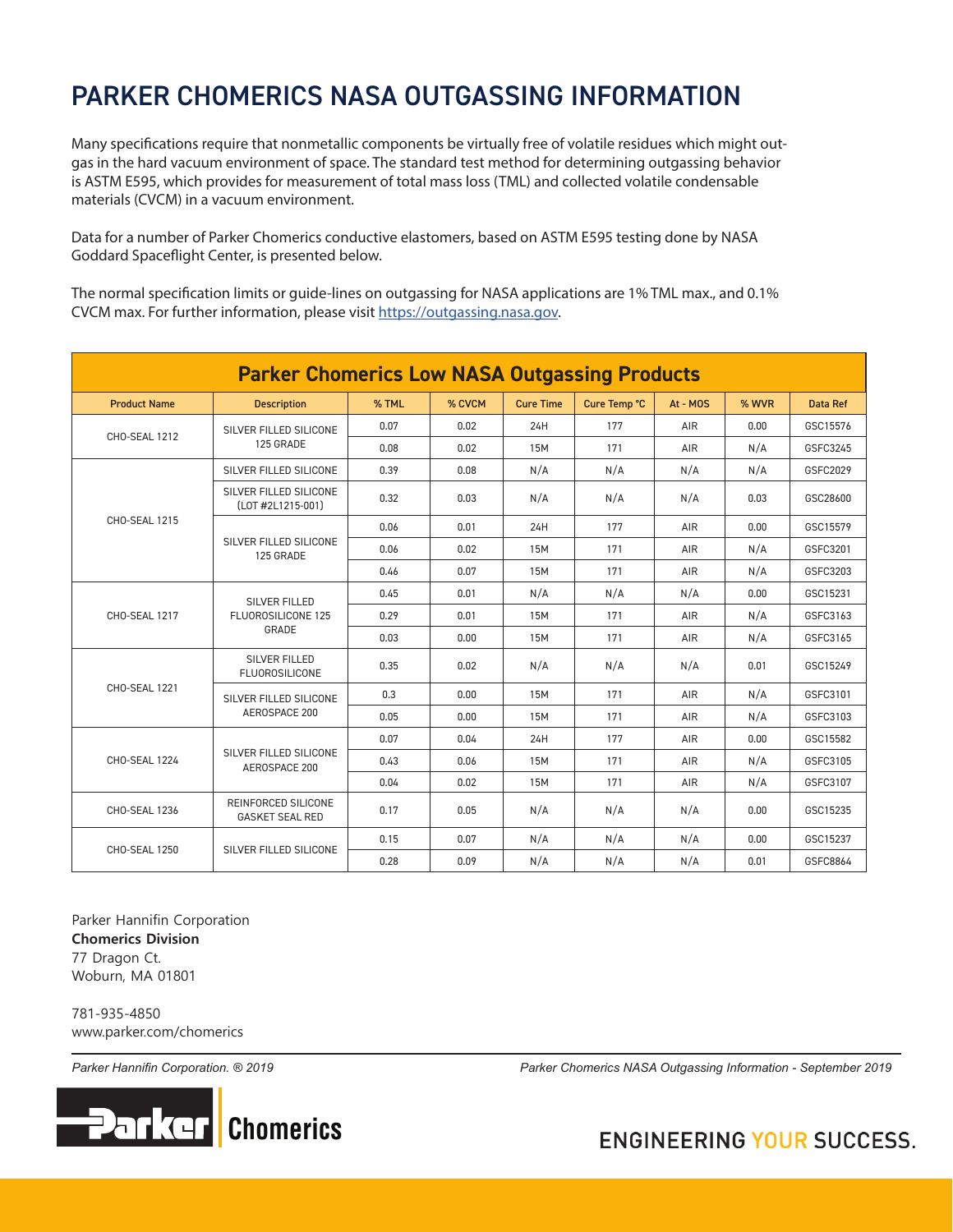## PARKER CHOMERICS NASA OUTGASSING INFORMATION

| <b>Parker Chomerics Low NASA Outgassing Products</b> |                                              |       |        |                  |              |          |       |                 |
|------------------------------------------------------|----------------------------------------------|-------|--------|------------------|--------------|----------|-------|-----------------|
| <b>Product Name</b>                                  | <b>Description</b>                           | % TML | % CVCM | <b>Cure Time</b> | Cure Temp °C | At - MOS | % WVR | <b>Data Ref</b> |
| CHO-SEAL 1285                                        | SILVER ALUMINUM<br>FILLED SILICONE           | 0.12  | 0.05   | 24H              | 177          | AIR      | 0.05  | GSC12556        |
|                                                      |                                              | 0.62  | 0.09   | N/A              | N/A          | N/A      | 0.27  | GSC15251        |
|                                                      |                                              | 0.12  | 0.01   | 24H              | 177          | AIR      | 0.06  | GSC15585        |
|                                                      |                                              | 0.11  | 0.03   | 24H              | 177          | AIR      | 0.05  | GSC24485        |
| CHO-SEAL 1287                                        | SILVER ALUMINUM<br>FILLED FLUOROSILICONE     | 0.63  | 0.03   | N/A              | N/A          | N/A      | 0.30  | GSC15165        |
| CHO-SEAL 1298                                        | SILVER ALUMINUM<br><b>FILLED SILICONE</b>    | 0.12  | 0.02   | N/A              | N/A          | N/A      | 0.04  | GSC28381        |
| CHO-SIL 1401                                         | SILVER FILLED SILICONE                       | 0.05  | 0.02   | 24H              | 177          | AIR      | N/A   | GSFC3706        |
| CHO-SEAL 6503                                        | NICKEL ALIMINUM<br><b>FILLED SILICONE</b>    | 0.52  | 0.04   | N/A              | N/A          | N/A      | 0.07  | NuSil *         |
| CHO-SEAL S6305E                                      | NICKEL GRAPHITE<br>FILLED FLUOROSILICONE     | 0.15  | 0.09   | 15M              | 177          | AIR      | 0.02  | GSC23961        |
| SILICONE SPONGE RUBBER                               | <b>R10470M RED</b>                           | 0.04  | 0.01   | 72H              | 150          | AIR      | 0.02  | GSC22696        |
|                                                      | THERM COND SHEET LOT<br>ZB414 WHITE SILICONE | 0.32  | 0.08   | N/A              | N/A          | N/A      | 0.03  | GSC13957        |
|                                                      | THERM COND SHEET<br><b>WHITE SILICONE</b>    | 0.08  | 0.04   | 24H              | 150          | $E-2$    | 0.01  | GSC30280        |
|                                                      |                                              | 0.04  | 0.01   | 24H              | 175          | $E-2$    | 0.01  | GSC30283        |
|                                                      |                                              | 0.04  | 0.01   | 24H              | 175          | AIR      | 0.01  | GSFC9656        |
| CHO-THERM 1671                                       |                                              | 0.76  | 0.07   | N/A              | N/A          | N/A      | 0.00  | GSC11099        |
|                                                      |                                              | 0.1   | 0.05   | 24H              | 175          | AIR      | 0.01  | GSC11246        |
|                                                      |                                              | 0.17  | 0.06   | N/A              | N/A          | N/A      | 0.01  | GSC23496        |
|                                                      |                                              | 0.23  | 0.07   | N/A              | N/A          | N/A      | 0.01  | GSC22822        |
|                                                      |                                              | 0.03  | 0.01   | 18H              | 200          | AIR      | 0.01  | GSC22534        |
|                                                      |                                              | 0.06  | 0.05   | 18H              | 150          | AIR      | 0.01  | GSC22537        |
| CHO-THERM 1674                                       | THERM COND SHEET<br><b>BLUE SILICONE</b>     | 0.12  | 0.01   | 24H              | 175          | AIR      | 0.03  | GSC11372        |
| CHO-THERM 1677                                       | ONE SIDE ACRYLIC ADH/F                       | 0.2   | 0.01   | N/A              | N/A          | N/A      | 0.02  | GSC21597        |
|                                                      | THERM COND SHEET<br>WHITE FLUOROSILICONE     | 0.57  | 0.01   | N/A              | N/A          | N/A      | 0.10  | GSC11405        |
| CHO-THERM 1679                                       | 2 SIDE ACRYLIC ADH/F<br><b>SANDWICH</b>      | 0.42  | 0.07   | N/A              | N/A          | N/A      | 0.02  | GSC21549        |
| THERM-A-FORM T646                                    | SILICONE AS 1/1 BW                           | 0.39  | 0.06   | 2D               | 60           | AIR      | 0.01  | GSC26707        |

Parker Hannifin Corporation **Chomerics Division** 77 Dragon Ct. Woburn, MA 01801

781-935-4850 www.parker.com/chomerics



*Parker Hannifin Corporation. ® 2019 Parker Chomerics NASA Outgassing Information - September 2019*

#### **ENGINEERING YOUR SUCCESS.**